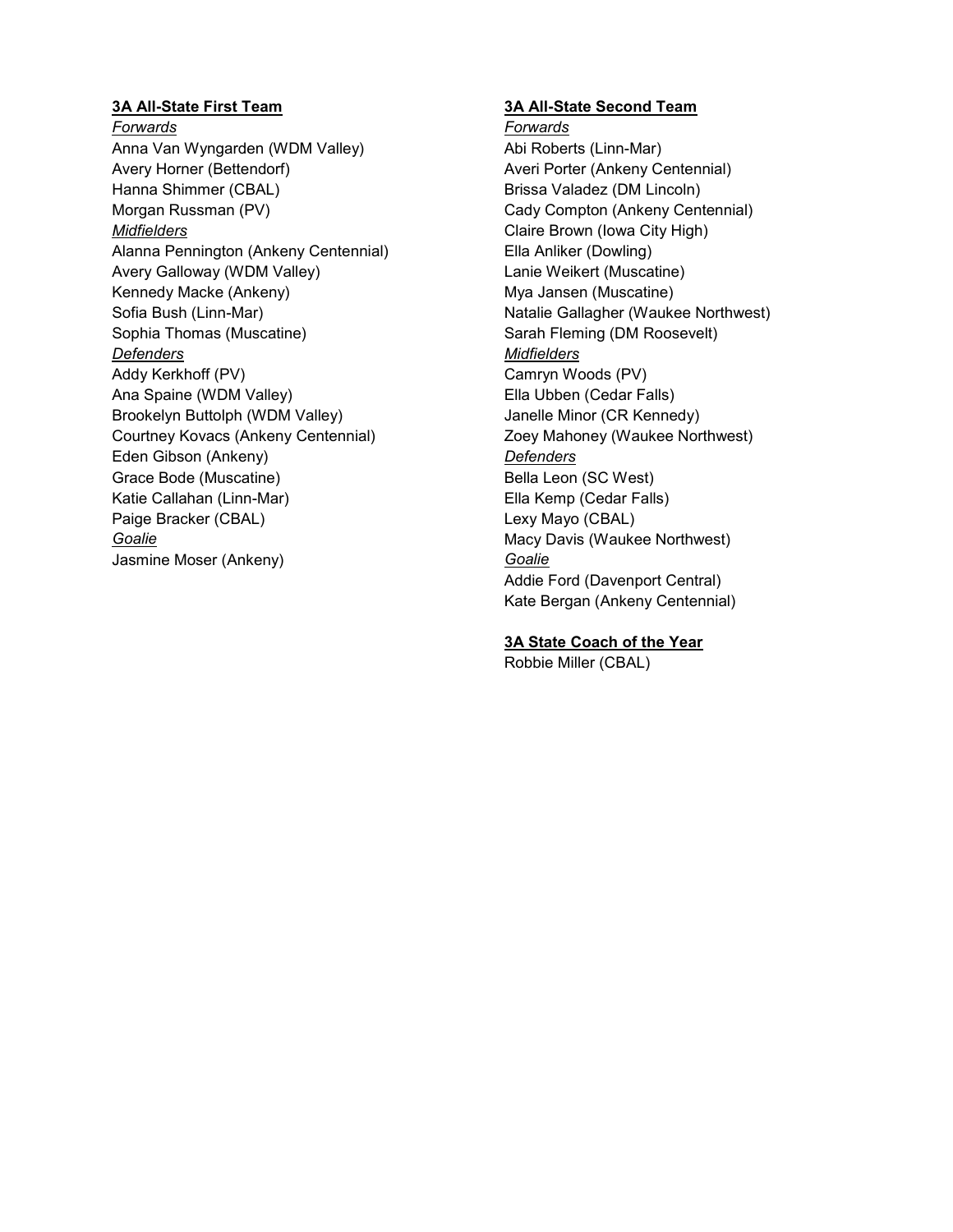# **2A All-State First Team**

#### *Forwards*

Alexa Johnson (Spencer) Anna Stromberg (Waverly-Shell Rock) Avery Korsching (Dallas Center-Grimes) Brielle Bastian (Xavier) Ellie De Costa (Bondurant-Farrar) Hana Daoudi (Lewis Central) Jojo Bice (Norwalk) Madisson Watts (Carlisle) *Midfielders* Kendall Knisley (North Scott) Kylie Knief (Dallas Center-Grimes) Macy Smith (Waverly-Shell Rock) Maia Bentley (Mt Vernon-Lisbon) Mary Kate Moeder (Xavier) *Defenders* Eden Campbell (Xavier) Hannah Renz (Dallas Center-Grimes) Lexi Ward (North Scott) Maleah Kompsie (Carlisle) *Goalie* Sam Harvey (IC Liberty)

## **2A All-State Second Team**

*Forwards* Abby Warner (Pella) Brooke Lowe (Ballard) Grace Heddens (IC Liberty) Jada Jensen (Atlantic) Mary Clare Bean (Xavier) Nora Dougherty (Glenwood) Reese Hilsenbeck (North Scott) *Midfielders* Addison Hoben (Spencer) Ainsley Erzen (Carlisle) Anneka Stoltzfus (Pella) Aubrey Guyer (Atlantic) Ava Scott (Glenwood) Brynn Cazett (Newton) Makenna West (Bondurant-Farrar) Morgan Aikey (Waverly-Shell Rock) Reagan Teut (Norwalk) Rilyn Breinholt (IC Liberty) Whitlee Auen (Denison-Schleswig) *Defenders* Alli Seegers (Waverly-Shell Rock) Annika Behrends (Waverly-Shell Rock) Avery Plathe (Mt Vernon-Lisbon) Della Wiseman (Winterset/Earlham) Elana Bartak (Dallas Center-Grimes) Grace Tollefson (CIU) Hannah Kehoe (Norwalk) Kourtni Daniel (Bondurant-Farrar) Lauren Case (ADM) Lauren Roenfeldt (Glenwood) Lisa Overmann (Waverly-Shell Rock) Maya Marquardt (IC Liberty) *Goalies* Grace Nightser (Glenwood) Maya Fritz (Dallas Center-Grimes) Mia Miller (Bondurant-Farrar)

# **2A State Coach of the Year**

Dan James (Dallas Center-Grimes)